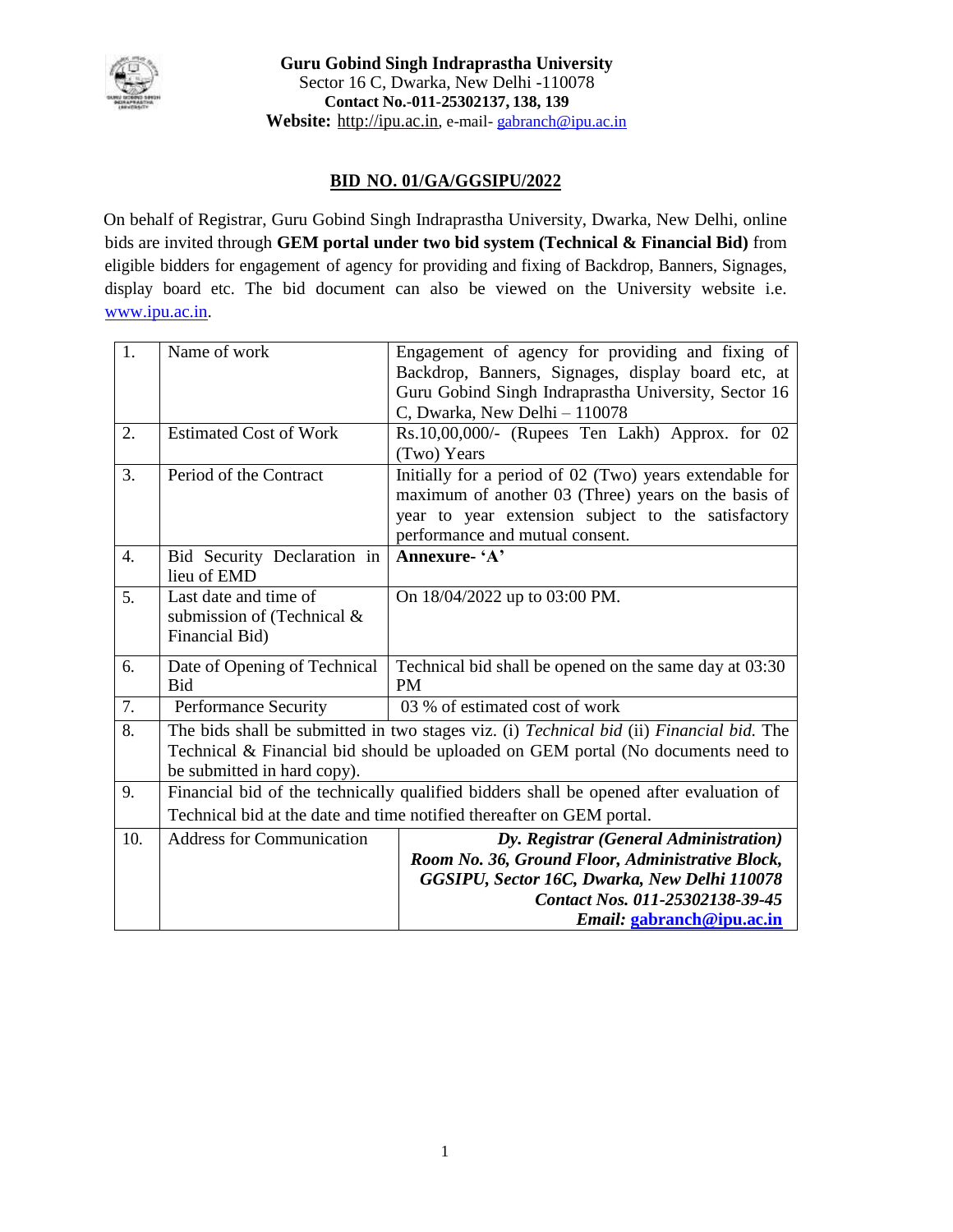## **INFORMATION & INSTRUCTIONS TO BIDDERS**

## **1. Introduction**

The online bids are invited under **two bid system (Technical & Financial Bid) through GEM portal** from eligible bidders for engagement of agency for providing and fixing of Backdrop, Banners, Signages, display board etc. The bid document can also be viewed on University website i.e. www.ipu.ac.in.

## **2. Scope of Work**

The successful bidder are required to execute following kind of works i.r.o. providing and fixing of Backdrop, Banners, Signages, display board etc in GGSIP University Campus (both for Dwarka Campus & Surajmal Vihar Campus) and/or other places also, as per requirement.

| S. No.           | <b>Items with Specifications</b>                                                              |  |  |
|------------------|-----------------------------------------------------------------------------------------------|--|--|
| 1.               | Providing & Fixing Banner with good quality eyelets for Conferences & Events in star flex     |  |  |
|                  | material                                                                                      |  |  |
| 2.               | Providing & Fixing Backdrop/Signages and Display Board for Conferences & Events in star flex  |  |  |
|                  | material (with compatible MS frame fixed on Stand)                                            |  |  |
| $\overline{3}$ . | Providing & Fixing Banner with good quality eyelets for Conferences & Events in Cloth Media   |  |  |
| $\overline{4}$ . | Providing & Fixing Backdrop/Signages and Display Board for Conferences & Events in Cloth      |  |  |
|                  | Media (with compatible MS frame fixed on Stand)                                               |  |  |
| 5.               | Providing & Fixing of Display Board in Star Flex material for Permanent Display in University |  |  |
| 6.               | Providing & Fixing of Thermocol CNC material cut-out design on Backdrops/Signages & Display   |  |  |
|                  | Board etc.                                                                                    |  |  |

## 3. **Earnest Money Deposit (BID SECURITY):-**

- a) In lieu of EMD (Bid Security), Bidders are now only required to sign a Bid Security Declaration (Annexure 'A'), accepting that if they withdraw or modify their bids during the period of validity, or if they are awarded the contract and they fail to sign the contract, or to submit a performance security before the deadline defined in the request for bids documents, they will be suspended for the period of time specified in the request for bids document from being eligible to submit bids for contracts with the entity that invited the bids.
- b) In case of unsuccessful bidders, the Bid Security Declaration, as furnished by bidder, will be treated as 'Null and Void'.

## 4. **Bid Submission & Technical Bid Evaluation Criteria:-**

Following documents forming pact of Technical Bid must be uploaded on **GEM portal** by due date and time.

The bidder meeting the following **"Technical Eligibility Criteria",** and upload the relevant document in this regard would be considered as 'technically qualified' for technical evaluation:-

|    | <b>Bid Security Declaration</b>                                            | <b>Annexure-A</b>   |
|----|----------------------------------------------------------------------------|---------------------|
| 2. | The bidder should upload unconditional Letter of Transmittal               | <b>Annexure-B</b>   |
| 3. | The bidder should have Income Tax Registration (PAN card of                | Upload valid copy   |
|    | firm/company/individual).                                                  | of document         |
| 4. | The bidder should have GST Registration Certificate.                       | Upload valid copy   |
|    |                                                                            | of document         |
| 5. | The bidder should upload Declaration of Fair Business                      | Annexure-C          |
| 6. | Should have minimum average turnover of 30% of estimated cost of           | Upload certificate  |
|    | work of <b>Rs.10 Lakhs</b> (i.e. Rs. 3.00 Lakhs) or more in last 03 years  | issued by CA        |
|    | ending at March 2021. (A certificate to this effect issued and stamped     |                     |
|    | by a Chartered Accountant and counter signed by bidder).                   |                     |
| 7. | The bidder should have executed at least 03 separate works i.r.o.          | Upload the relevant |
|    | providing and fixing of Backdrop, Banners, Signages, display boards etc in | document            |
|    | last 05 years in different departments of Central Govt./State Govt./       |                     |
|    | Ministries//PSUs/ Educational institutes/ MNC's located in Delhi/NCR.      |                     |
|    | (Copy of work award letter for the relevant works to be uploaded).         |                     |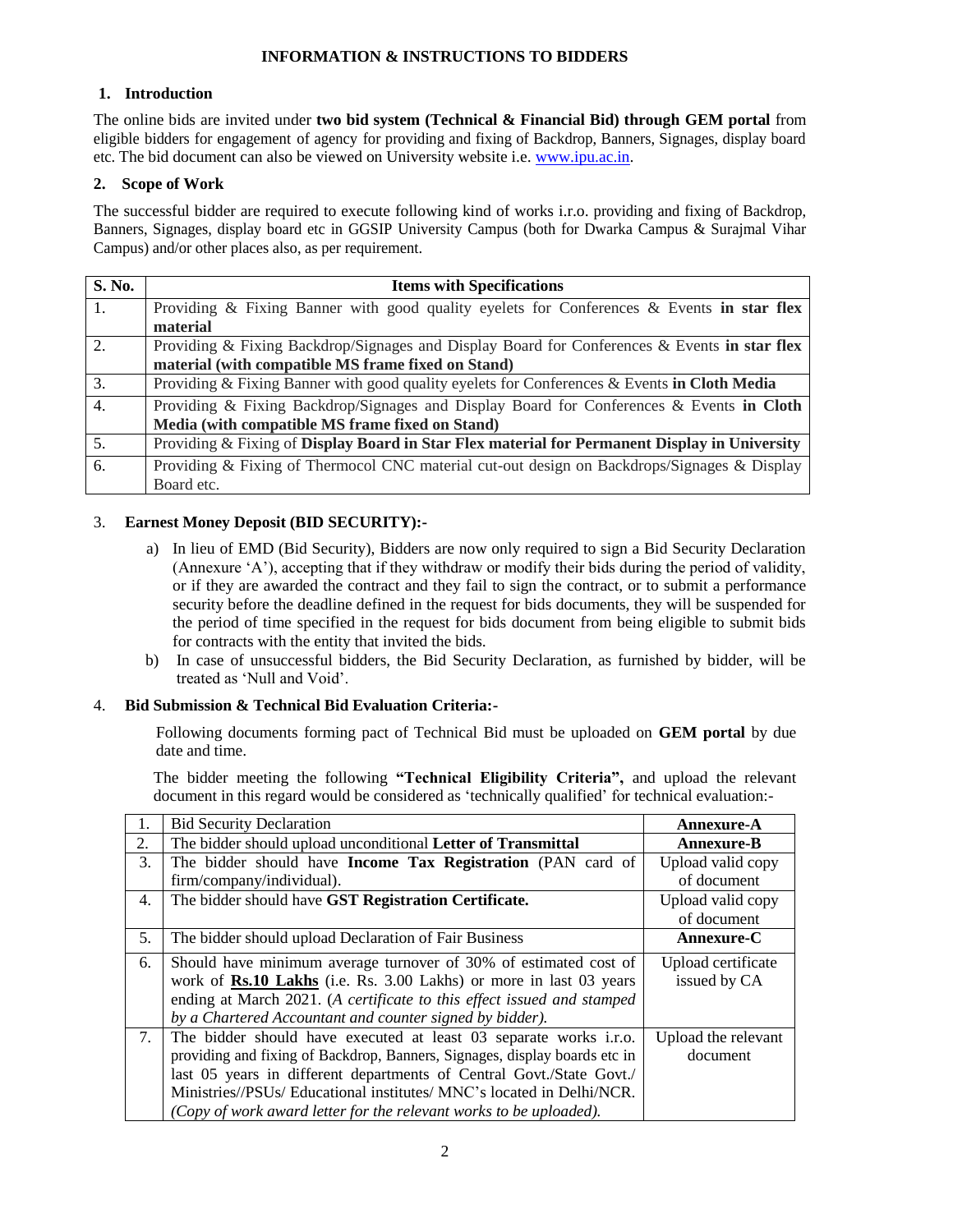5. After the Technical Evaluation of the Bids, the University will open the 'Financial Bids' of only those bidders who have qualified in the **Technical Eligibility Criteria.**

## 6. **Financial Bid Evaluation:-**

The bidders are required to submit their financial bid in the requisite format as given in **Annexure 'D'.**

- a) Financial bid will be opened i.r.o. technically qualified bidders only as per technical eligibility criteria mentioned in clause 04 of tender document.
- b) Among all technically qualified bidders, the bidder, who will quote the lowest rate for all items **(in total), will be selected as L1 bidder.**

#### 7. **Award of Work:**

The work for providing and fixing of Backdrop, Banners, Signages, display board etc. will be awarded to L1 bidder after the opening of financial bid with the approval of Competent Authority Initially for a period of 02 (Two) years extendable for maximum of another 03 (Three) years on the basis of year to year extension subject to the satisfactory performance and mutual consent.

## 8. **Period of Contract:-**

The period of contract will be initially for a period of 02 (Two) years extendable for maximum of another 03 (Three) years on the basis of year to year extension subject to the satisfactory performance and mutual consent.

#### 9. **General Terms & Condition:-**

- i) Bids without Bid Security Declaration will be summarily rejected.
- ii) Conditional Bids will be summarily rejected.
- iii) Bids must be uploaded on GEM portal latest by 18.04.2022 up to 03.00 PM.
- iv) Bids received after due date & time shall be summarily rejected.
- v) The successful bidder  $(L1)$  will have to provide & fix the material on the rates quoted by him as well as approved by the University.
- vi) The quoted rates will be valid initially for (02) Two years from the date of issue of work order. However, notional increase in rates @ 5% per annum on initially quoted rate will be considered on the request of contractor for extendable period of contract for maximum of another 03 (Three) years on the basis of year to year extension, subject to the satisfactory performance and mutual consent. The increase in rates would be rounded off to the next rupee.
- vii) University reserves the right to reject any or all the bids or accept them in part of reject the lowest bid without assigning any reason.
- viii) In case of any dispute relating to Backdrop, Banners, Signages, display board etc or effect of this contract or the validity or the breach thereof. University and the contractor shall make every effort to resolve amicably by direct discussion/negotiation.
- ix) In case the dispute cannot be settled amicably with 30 days of the rising of the dispute by either party may seek settlement of the dispute by arbitration in accordance with the provision of the Arbitration & Conciliation Act. 1996 and the award made in pursuance thereof shall be binding on all parties. The sole arbitrator shall be appointed by Vice-chancellor of GGSIP University.
- x) The performance under this contract shall not be stopped for any reason whatsoever during the said dispute/proceedings unless the contractor is specifically directed to do so by the University.
- xi) All disputes are subject to Jurisdiction of Delhi Court only.
- xii) If any fee stands payable to the arbitrator, the same shall be paid equally by both the parties. It is also term of Contract that the arbitrator shall be deemed to have entered in the reference on the date he/she issue notice to both the parties calling them to submit their statement of claims and counter statement of claims.
- xiii) The agency/contractor shall use best quality material for providing and fixing of Backdrop, Banners, Signages, display boards etc.
- xiv) The Contract is not transferable.
- xv) The Company shall carry out the work at its own risk and cost.
- xvi) The supply /work execution, completion time will be 12 hours after receipt of final design of work.
- xvii) The successful bidder shall be required to submit **Performance Security** in the form of FDR or Bank Guarantee (BG) of any scheduled bank in favour of **"Registrar, Guru Gobind Singh Indraprastha University", payable at New Delhi (Validity of FDR or BG should be 26 months) @ 03% of estimated cost of work (i.e. Rs.30,000/-) as given in tender document within the 07 days after the**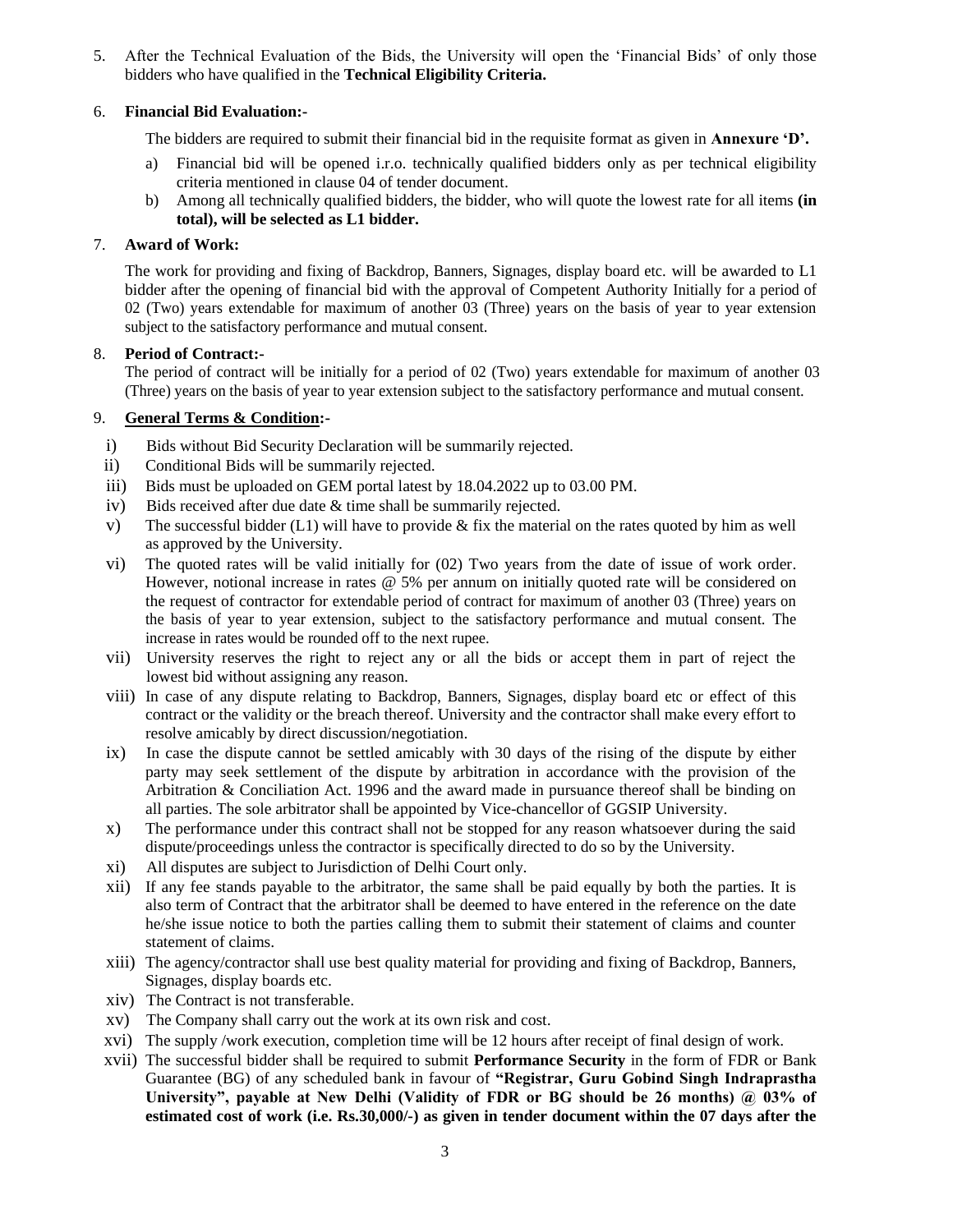**award of work.** No interest will be payable on this security deposit money. In case, if the successful bidder fails to submit Performance Guarantee within stipulated time, the contract will be stand cancelled.

xviii)The Performance Security Deposit will be forfeited by order of the Competent Authority in the event of any kind of breach of commitment as per contract/negligence of work/unsatisfactory performance.

#### 10. **Payment Terms:-**

Payment will be made directly in the given bank A/c detail of the vendor through online mode within 30 days of submission of bill complete in all respect.

#### 11. **Penalty Clause:-**

| S. No.    | <b>Cause</b>                              | <b>Penalty Imposed</b>               |  |
|-----------|-------------------------------------------|--------------------------------------|--|
| A.        | If matter or design not matched with the  | No payment will be made for that     |  |
|           | proof, as checked and finalized.          | work.                                |  |
| <b>B.</b> | If the material not supplied/fixed before | No payment will be made for that     |  |
|           | scheduled date and time.                  | work.                                |  |
|           | If work has to be done from outside, in   | Equal payment, as made for this work |  |
|           | exigency as could not be executed by the  | to outside agency, will be deducted  |  |
|           | bidder.                                   | from the running/upcoming bill or    |  |
|           |                                           | from the Performance Security of     |  |
|           |                                           | agency/contractor                    |  |

#### 12. **Force Majeure:-**

The firm shall not be responsible for any failure to perform due to causes beyond its reasonable control including, but not limited to, acts of God, war, riots, embargoes, strikes, lockouts, act of any Govt. Authority, delays in obtaining licenses or rejection of application under the Statutes, power failure, accidents or disruption or operations arising from causes not attributable to any malafide acts of the firm, fire and floods.

\*\*\*\*\*\*\*\*\*\*\*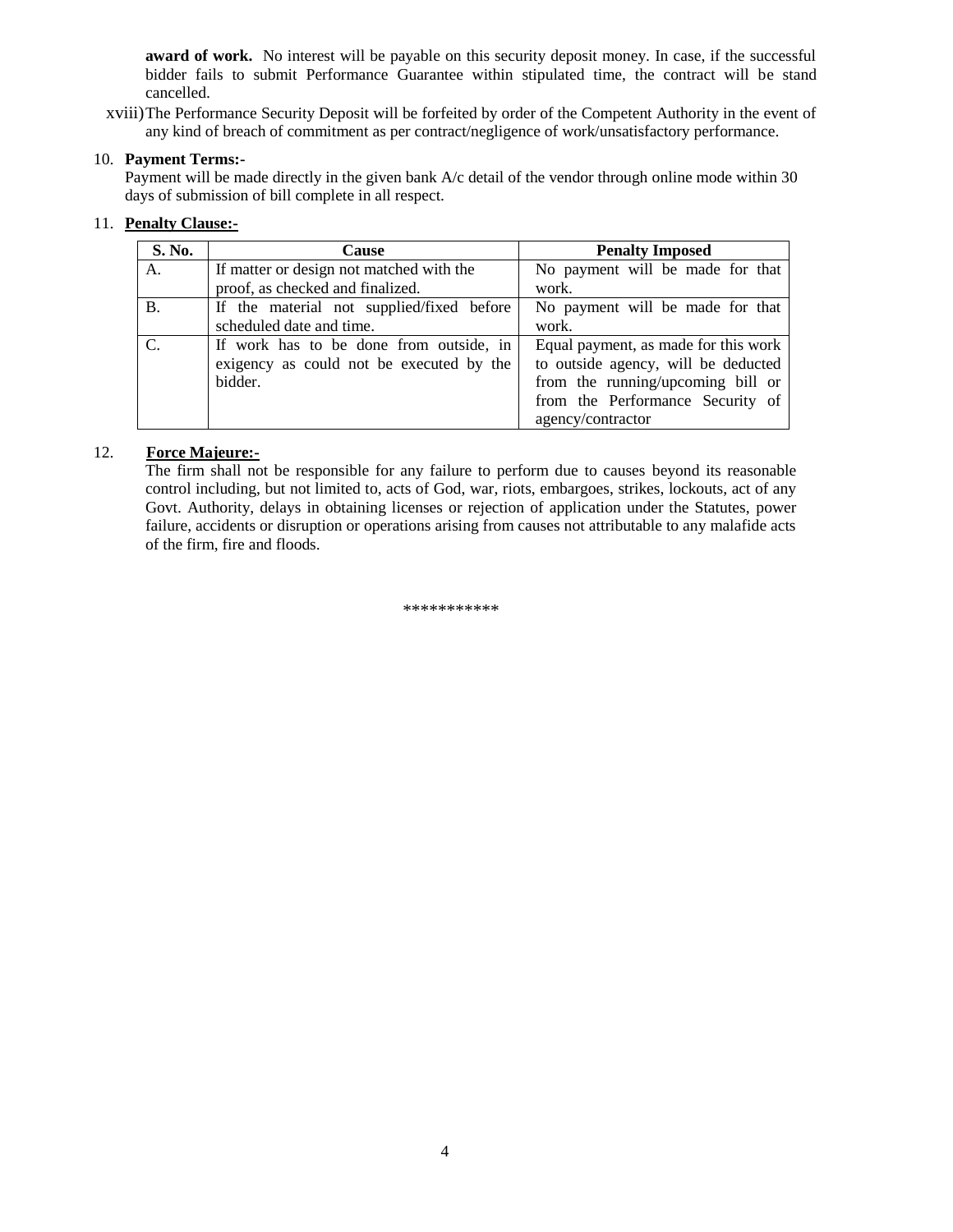#### **Annexure-A**

## **Form of Bid Securing Declaration**

Date:

Bid No.:

Alternative No.: [insert identification No if this is a Bid for an alternative] To: Registrar, Guru Gobind Singh Indraprastha University, Sector 16 C, Dwarka,

We, the undersigned, declare that:

We understand that, according to terms  $\&$  conditions of the Bid Document, bids must be supported by a Bid-Securing Declaration.

We accept that we will automatically be suspended from being eligible for bidding in any contract with the Guru Gobind Singh Indraprastha University for the period of time of 3 years starting from the date of opening of financial bid, if we are in breach of our obligation(s) under the terms  $\&$ conditions of the Tender Document, because we:

- (a) have withdrawn our Bid during the period of bid validity specified in the Letter of Bid; or
- (b) having been notified of the acceptance of our Bid by the agency during the period of bid validity, (i) fail or refuse to execute the Contract, if required, or (ii) fail or refuse to furnish the Performance Security, in accordance with terms & conditions of the Tender Document.

We understand this Bid-Securing Declaration shall expire if we are not the successful Bidder, upon the earlier of (i) our receipt of your notification to us of the name of the successful Bidder; or (ii) twenty-eight days after the expiration of our Bid.

Signed: [insert signature of person whose name and capacity are shown]

In the capacity of [insert legal capacity of person signing the Bid-Securing Declaration]

Name: [insert complete name of person signing the Bid-Securing Declaration]

Duly authorized to sign the bid for and on behalf of: [insert complete name of Bidder]

Dated on \_\_\_\_\_\_\_\_\_\_\_\_ day of \_\_\_\_\_\_\_\_\_\_\_\_\_\_\_\_\_\_, \_\_\_\_\_\_\_ [Insert date of signing]

Corporate Seal (Where appropriate)

[Note: In case of a Joint Venture, the Bid-Securing Declaration must be in the name of all partners to the Joint Venture that submits the bid.]

**(Stamp, Name & Signature of Bidder/Service Provider)**

(Signing this document)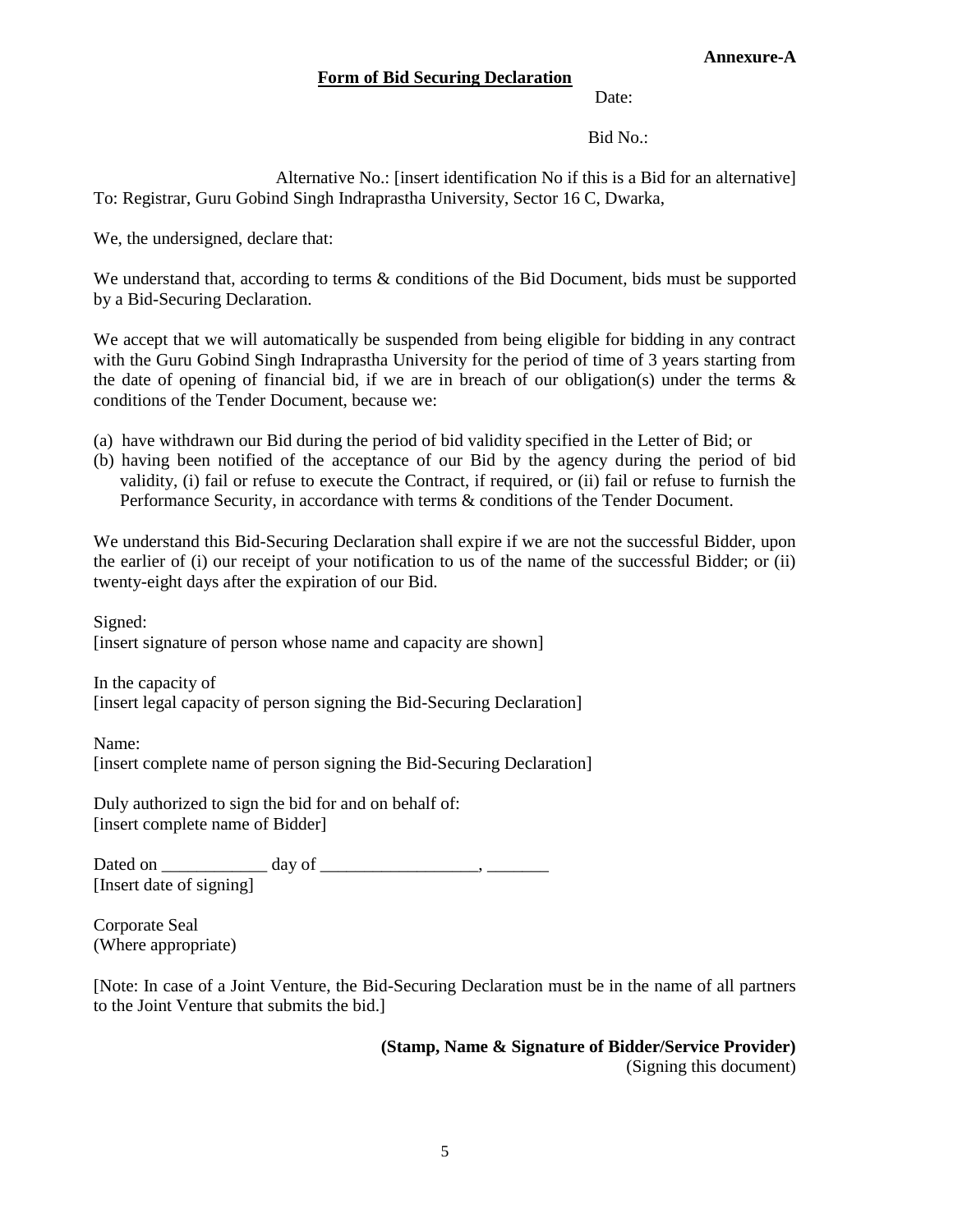# **LETTER OF TRANSMITTAL**

From:

To

**The Registrar** GGS IP University Sector 16 C, Dwarka, New Delhi -110078

\_\_\_\_\_\_\_\_\_\_\_\_\_\_\_\_ \_\_\_\_\_\_\_\_\_\_\_\_\_\_\_\_

# **Sub: Submission of Bid Document for "providing and fixing of Backdrop, Banners, Signages, display board etc." at GGSIPU Campus, Sector- 16-C, Dwarka, New Delhi".**

Sir,

Having examined the details given in Bid document for the above work, I/we hereby submit the relevant information:-

- 1. I/we hereby certify that all the statements made and information supplied in the enclosed Annexure /Forms accompanying statement are true and correct.
- 2. I/we have furnished all information and details necessary for eligibility and have no further pertinent information to supply.
- 3. I/we also authorized the GGSIPU to approach individual, employers, firms, and corporation to verify our competence and general reputation.
- 4. I/we have read & examined the bid and all terms & conditions are acceptable to me as mentioned in the bid document.

**(Stamp, Name & Signature of Bidder/Service Provider)** (Signing this document)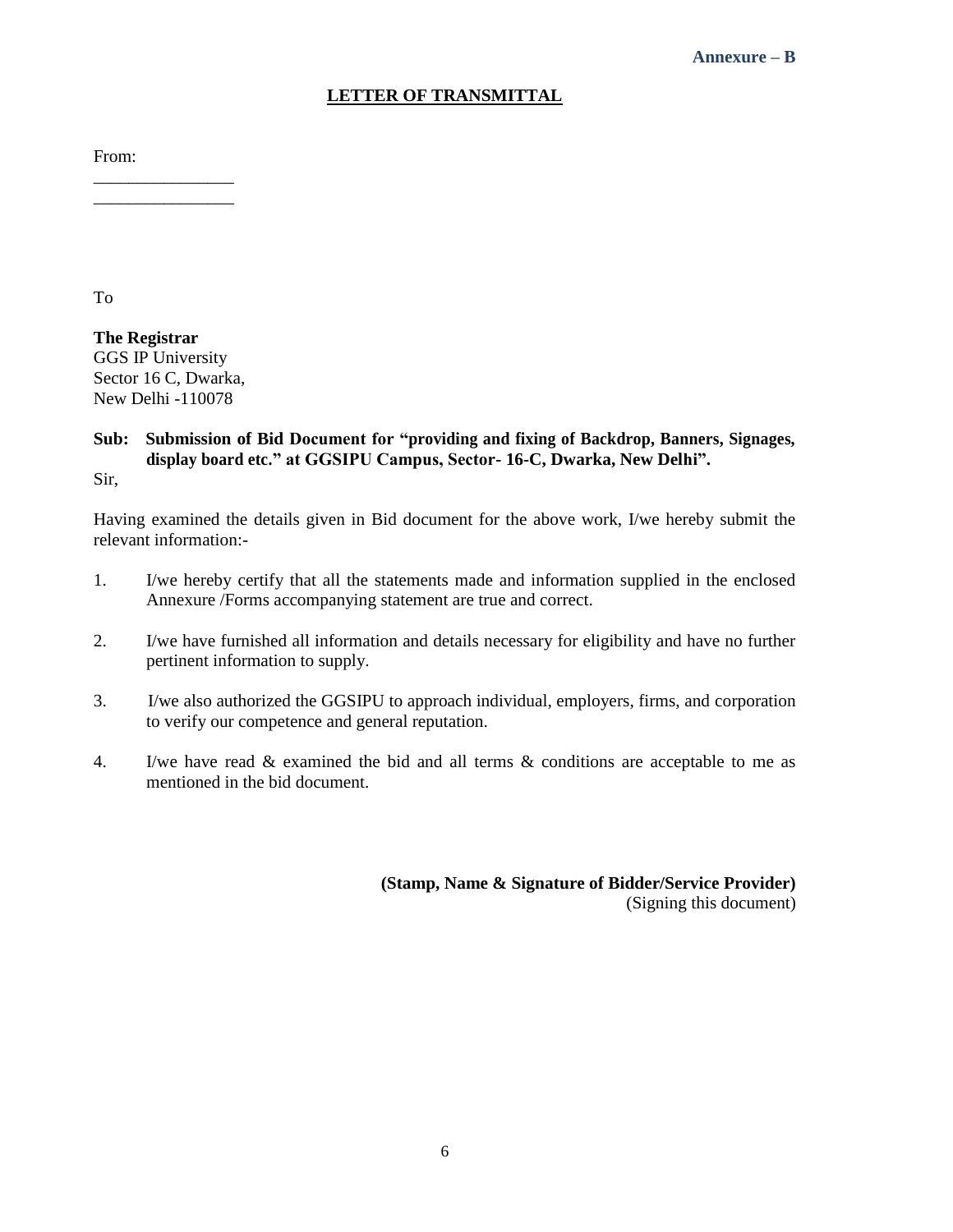# **DECLARATION FOR FAIR BUSINESS BY THE CONTRACTOR/SERVICE PROVIDER**

(Affidavit on Non-Judicial Stamp Paper of Rs.l00/- duly attested by Notary/Magistrate)

This is to certify that We, M/s\_\_\_\_\_\_\_\_\_\_\_\_\_\_\_\_\_\_\_\_\_\_\_ in submission of this offer confirm that:-

- i) We have not made any misleading or false representation in the forms, statements and attachments in proof of the qualification requirements;
- ii) We do not have records of poor performance such as abandoning the work, not properly completing the contract, inordinate delays in completion, litigation history or financial failures etc.
- iii) Business has not been banned with us by any Govt. Organization/PSUs/Institutions/Schools/Universities.
- iv) We have submitted all the supporting documents and furnished the relevant details as per prescribed format.
- v) The information and documents submitted with the bid by us are correct and we are fully responsible for the correctness of the information and documents submitted by us.
- vi) We understand that in case of any statement/information/document furnished by us or to be furnished by us in connection with this offer is found to be incorrect or false, our business dealings will be banned.
- vii) We have not been punished/penalized by way of imprisonment in last three years.
- viii) We have not been blacklisted/debarred by any of the Government/Public Sector Agency in last three years.
- ix) Neither any of our relative is presently working in the University nor I/We am/are engaged in this contract service within one year after the retirement from the post of gazette officer of any Govt. organizations.
- x) Will fulfill all the Terms and Conditions of the tender and undertake to provide services as per Terms and Conditions including the contract entered with the University

**(Stamp, Name & Signature of Bidder/Service Provider)** (Signing this document)